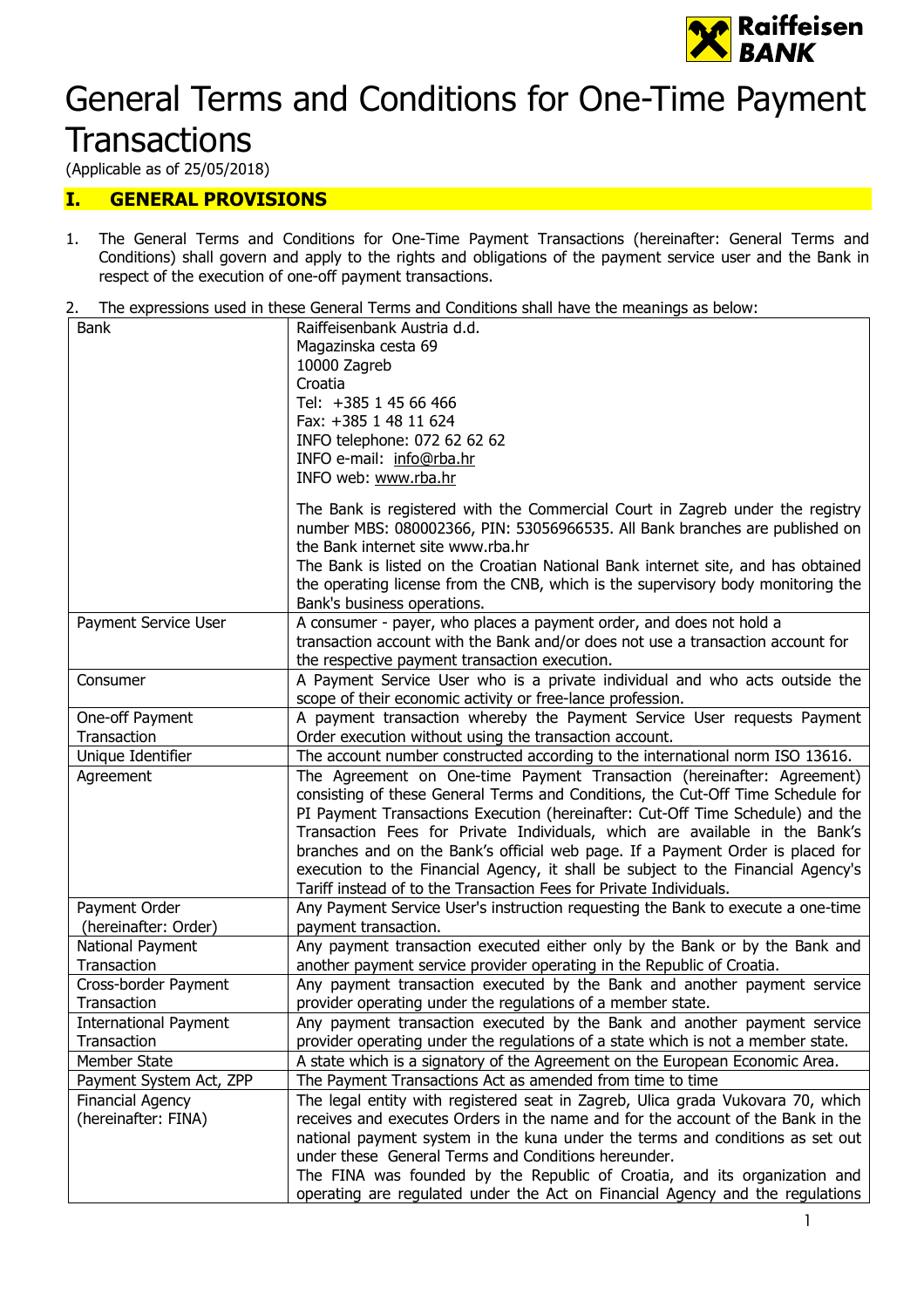- 3. The Bank collects and processes the Payment Service User's personal information in keeping with the effective regulations that define personal data protection. Information on the rights and obligations of the Bank, referring to personal data collection and processing, the purposes and legal basis for processing, and information on the rights and obligations of the Payment Service User and other persons whose personal data are processed, on security and protection measures of the personal data processed, as well as any and all other information that the Bank as the processing party is obligated to provide to the Payment Service User, are contained in the "Rules of Personal Data Treatment of Raiffeisenbank Austria d.d." (hereinafter: Rules), which are available on the Bank's official internet site www.rba.hr and at the Bank's Branches. By accepting these General Terms and Conditions and/or by signing the Agreement, the Payment Service User confirms to have received from the Bank, by way of the Rules, all the above information.
- 4. The Bank Clients' information, as well as the facts and circumstances that the Bank learned in the process of providing services to Clients and in performing business with an individual Client, represent a bank secret, and the Bank can disclose these to third persons only in the cases prescribed by law. In keeping with the Bank's legal obligations referring to risk management, the Bank will forward the information to the international Raiffeisen Group members for the purpose of forming a joint customer database. The Bank will require that any and all persons, to whom it forwarded the confidential information in keeping with the above provisions, act in accordance with the applicable legal obligations in connection to keeping bank secrecy and personal data protection, and not to forward any such information to third persons, save in the cases prescribed by law.

# II. PAYMENT ORDER

#### Placing an Order

5. An Order is placed in the written form in the Bank's branch or in the FINA outlet, if the payment is executed in favour of the accounts held with the Bank. The FINA receives and executes Orders in the name and for the account of the Bank, under the same terms and conditions as the Bank, unless otherwise stated in these General Terms and Conditions herein.

#### Receiving an Order

- 6. The Bank executes received Orders according to the Cut-Off Time Schedule.
- 7. If the Bank receives an Order after the time specified in the Cut-Off Time Schedule as the cut-off time for Order receipt, the Order shall be deemed as having been received by the Bank on the following business day and the rights and obligations of the Bank and of the Payment Service User shall be determined accordingly.

#### Required Elements of an Order

- 8. An Order must contain at least the following elements:
	- payer's name
	- payee's account number / unique identifier
	- currency code
	- amount
	- date of execution
	- payment details
	- model and, if required, reference number of the payee
	- consent/signature
- 9. Model and, if required, reference number of the payee are the required elements of a Payment Order in the national payment transactions, as follows:
	- 9.1. for national payment transactions in the kuna, in Payment Orders paying budget revenues and off-budget funds, the required elements of an Order are the model and the reference number, in keeping with the Order on Payment of Budgetary Income in the year to which the payment refers;
	- 9.2. for other national payment transactions in the kuna and euro, the required elements of a Payment Order are the model and the reference number if set by the payee. The construction of the model and the reference number on the Order shall be entered in keeping with the "A Unique Overview of Basic "Reference Number" Models with Model Descriptions, Contents and Application Explanations as well as Applicable Control Number Calculation Modules ".

If the payee: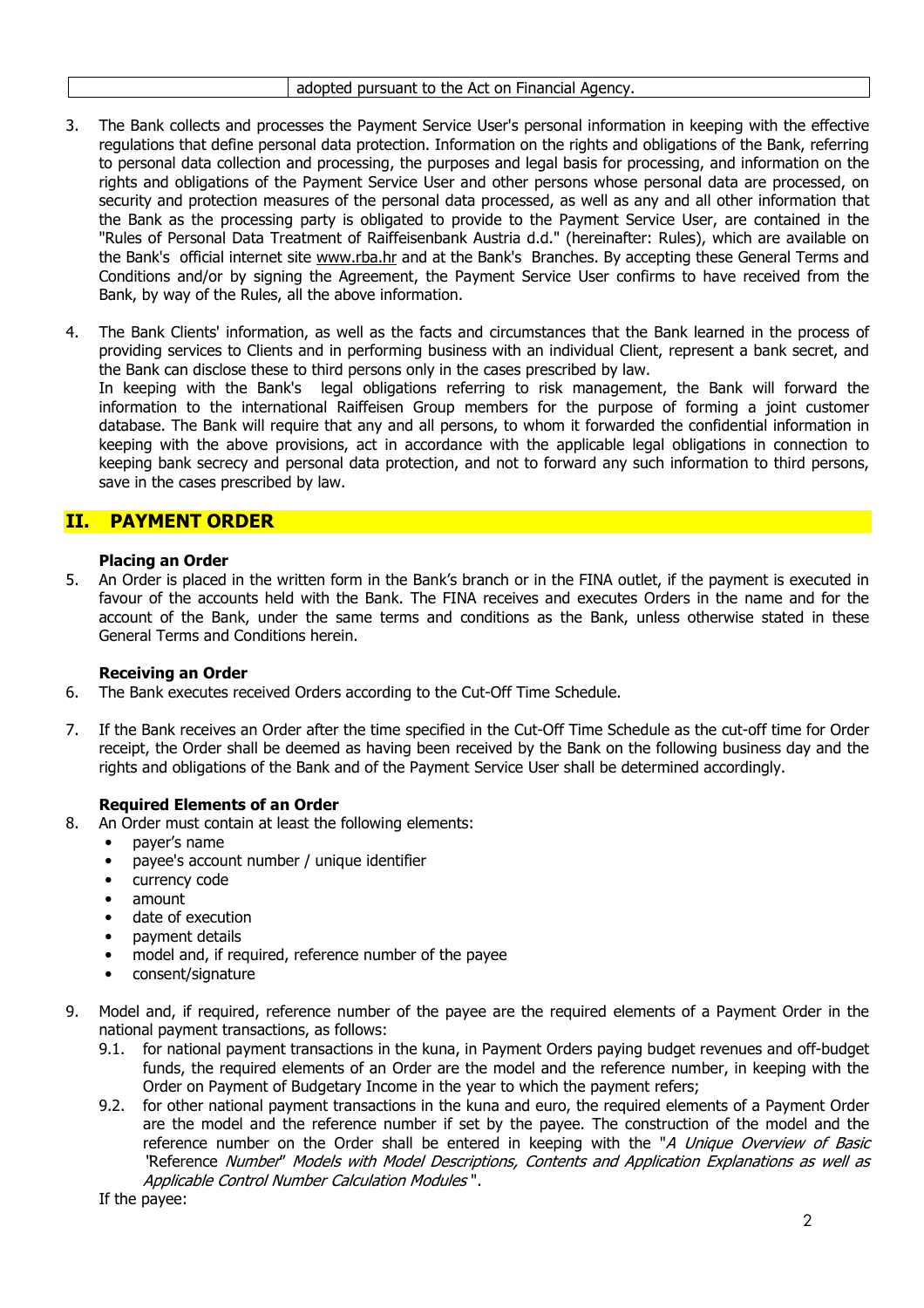- sets the reference number, and not the model, input of the model HR00 is required.
- does not set the reference number, input of the model HR99 is required.

#### Consent for Order execution

- 10.Consent for a Payment Order execution is given by signing the Order at the Bank branch. The consent if given after the execution, by signing in hand on the signature capture pad. Exceptionally if consent cannot be given by signing on the signature capture pad (e.g. rejecting authentication via the signature capture pad), the User gives their consent for a Payment Order execution after the transaction execution, by signing the printed document. Consent for a Payment Order execution in the FINA network is given at the moment of placing every individual Order, whereby the User confirms to be familiar with these General Terms and Conditions, the time of execution and the pertaining fees, and thus the Payment Service User and the Bank will have made an Agreement.
- 11. By signing a Payment Order placed at the Bank branch which contains all required elements from item 8 herein, the Payment Service User gives their consent for execution of a one-off payment transaction, thus confirming to be familiar with these General Terms and Conditions, the Cut-Off Time Schedule and the pertaining fees, and thus the Payment Service User and the Bank will have made an Agreement.

#### Conditions and maximum Order execution time

- 12. The Bank shall execute an Order in accordance with the published Cut-Off Time Schedule, if the following conditions are met:
	- Payment Order contains required elements,
	- Payment Service User ensured sufficient available funds for execution of the complete Payment Order in the required currency and for the Bank's fees,
	- Payment Service User gave their consent for its execution,
	- There are no legal obstacles for the Order execution.
- 13. Any and all information concerning a payment transaction shall be provided by the Bank to the Payment Service User on a Transaction Confirmation slip.
- 14. If the Payment Service User provides an incorrect unique identifier / account number of the payee or any required element of an Order, the Bank shall not be held liable for non-execution or defective execution of a Payment Order.
- 15. If, along with the unique identifier / account number, the Payment Service user provides to the Bank other information in respect of the payee, the Bank shall only be responsible for the execution of the Order in accordance with the account number / unique identifier specified by the Payment Service User.

#### Refusing an Order

16. The Bank shall refuse to execute an order, and immediately send notification of such refusal to the Payment Service User, if the conditions set out in item 12 of these General Terms and Conditions hereof have not been fulfilled.

#### Revoking an Order

17. The Payment Service User cannot revoke a Payment Order placed for execution with the Bank if the execution time of such Payment Order is immediately upon receipt according to the Cut-Off Time Schedule. If a Payment Order is placed for execution with the Bank after the time stipulated in the Cut-Off Time Schedule as the cut-off time for Order receipt, the Payment Service User who placed the Order can revoke it by the end of that business day if they present to the Bank the original Order form, the original Transaction Confirmation slip and the identification document.

### III. FINAL PROVISIONS

#### Complaint procedure and mediation/conciliation

18. A Payment Service User who believes the Bank has breached any provision of the Payment System Act with regard to the obligation to inform or with regard to any provision concerning the rights and obligations related to the provision and use of payment services can: